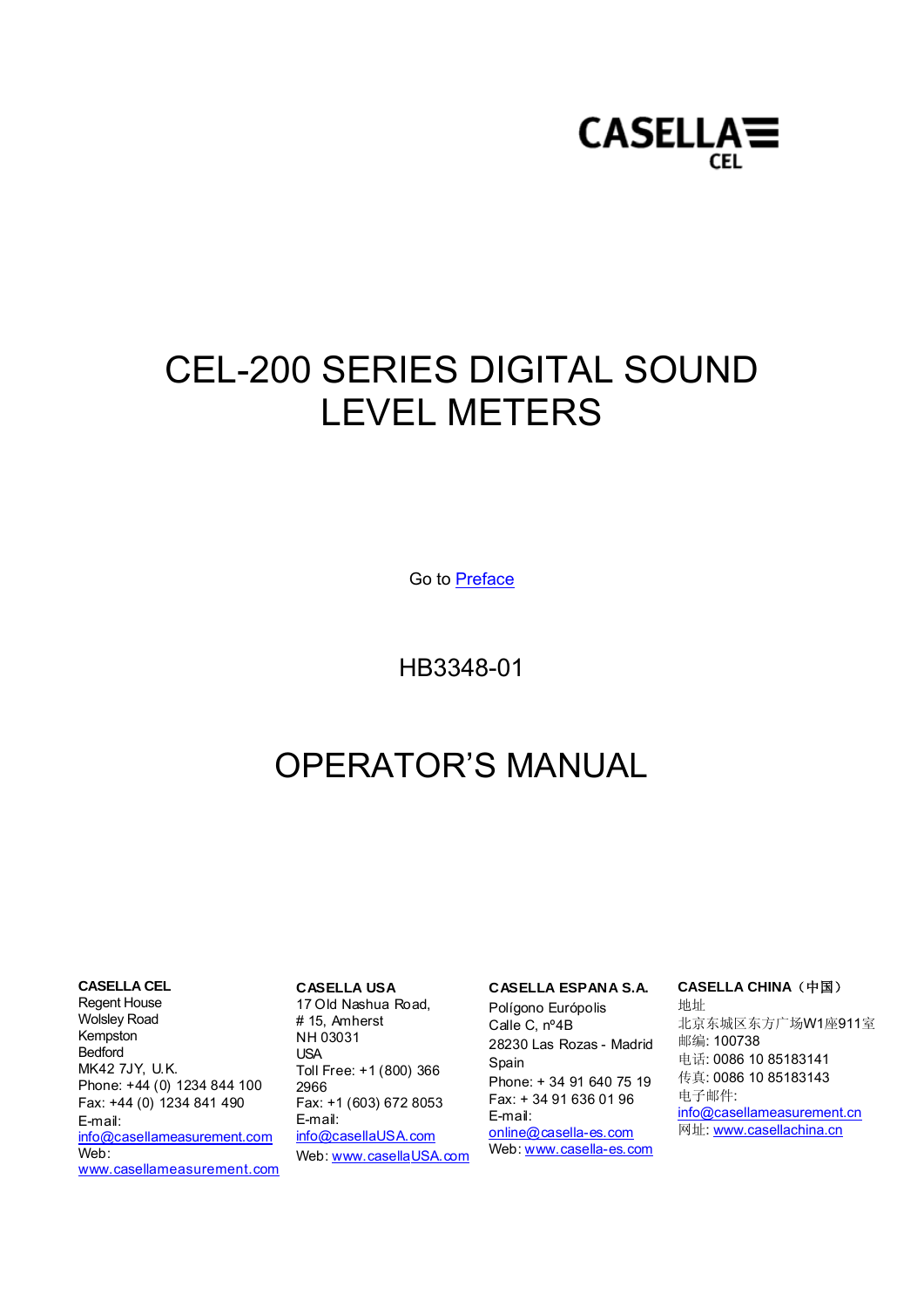<span id="page-1-0"></span>

# PREFACE

Back to [Cover](#page-0-0)

#### **1. [MANUAL CONVENTIONS](#page-2-0)**

This section of the manual details the priority of Warnings, Cautions and Notes that may apply throughout this manual.

#### **2. [INTRODUCTION](#page-3-0)**

This section of the manual gives a brief overview of the equipment.

#### **3. [PREPARATION FOR USE](#page-5-0)**

This section of the manual describes the first steps to using the CEL-200 Series Digital Sound Level Meter.

#### **4. [GENERAL OPERATION](#page-6-0)**

This section of the manual describes the basic operating procedures.

#### **5. [CALIBRATION](#page-7-0)**

This section of the manual details the Calibration method.

#### **6. [INSTRUMENT SETTINGS](#page-8-0)**

This section of the manual describes the how to use the Instrument Settings.

#### **7. [CONFIGURATION MENU](#page-12-0)**

This section of the manual describes how to make changes to three specific settings.

#### **8. [TIME AND DATE](#page-13-0) (CEL-242/246 ONLY)**

This screen displays the time and date.

#### **9. [MEMORY DELETION](#page-14-0) (CEL-242/246 ONLY)**

This section details how to delete all loggings from the instrument memory.

**10. [SET TIME AND DATE](#page-15-0) (CEL-242/246 ONLY)**

This section details how to set the time and date.

#### **11. [SWITCH OFF](#page-15-0)**

This section of the manual describes the shut down procedure.

#### **12. [EQUIPMENT SPECIFICATION](#page-16-0)**

This section of the manual gives the Specifications and Characteristics for the CEL-200 Series Digital Sound Level Meter.

#### **13. [SERVICE AND WARRANTY](#page-18-0)**

This section of the manual explains Casella's after sales policy on the instruments covered in this manual.

#### **14. [ENVIRONMENTAL CONSIDERATIONS](#page-19-0)**

This section of the manual stipulates the environmental policies Casella have committed to for the manufacture of instruments**.** 

#### **15. [DECLARATION OF CONFORMITY](#page-20-0)**

This section shows the declaration of conformity for the CEL-200 series instrument**.**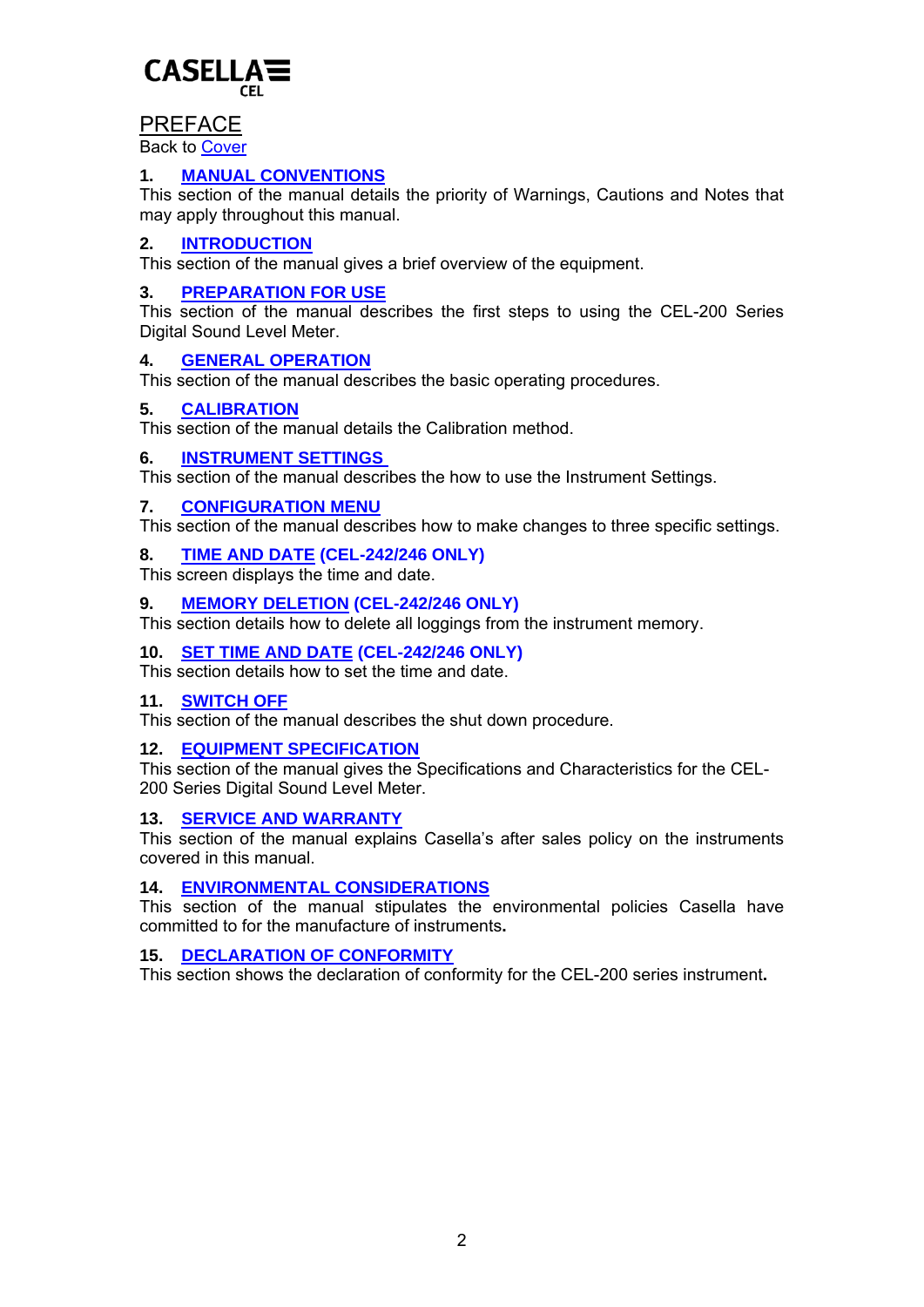

# 1. MANUAL CONVENTIONS

# <span id="page-2-0"></span>**PRIORITY ONE**

#### **PERSONAL SAFETY**.

When a **WARNING** is included in the text, the WARNING will always precede the text it applies to.

**WARNING: Indicates personal injury will result if proper precautions are not followed.** 

#### **PRIORITY TWO**

#### **EQUIPMENT PROTECTION**.

A **CAUTION** will always precede the text it applies to.

CAUTION: Indicates equipment damage can result, if proper precautions are not taken.

**Note(s).** Notes usually follow the text to which they apply. Notes can contain advice, hints, extra information and explanations.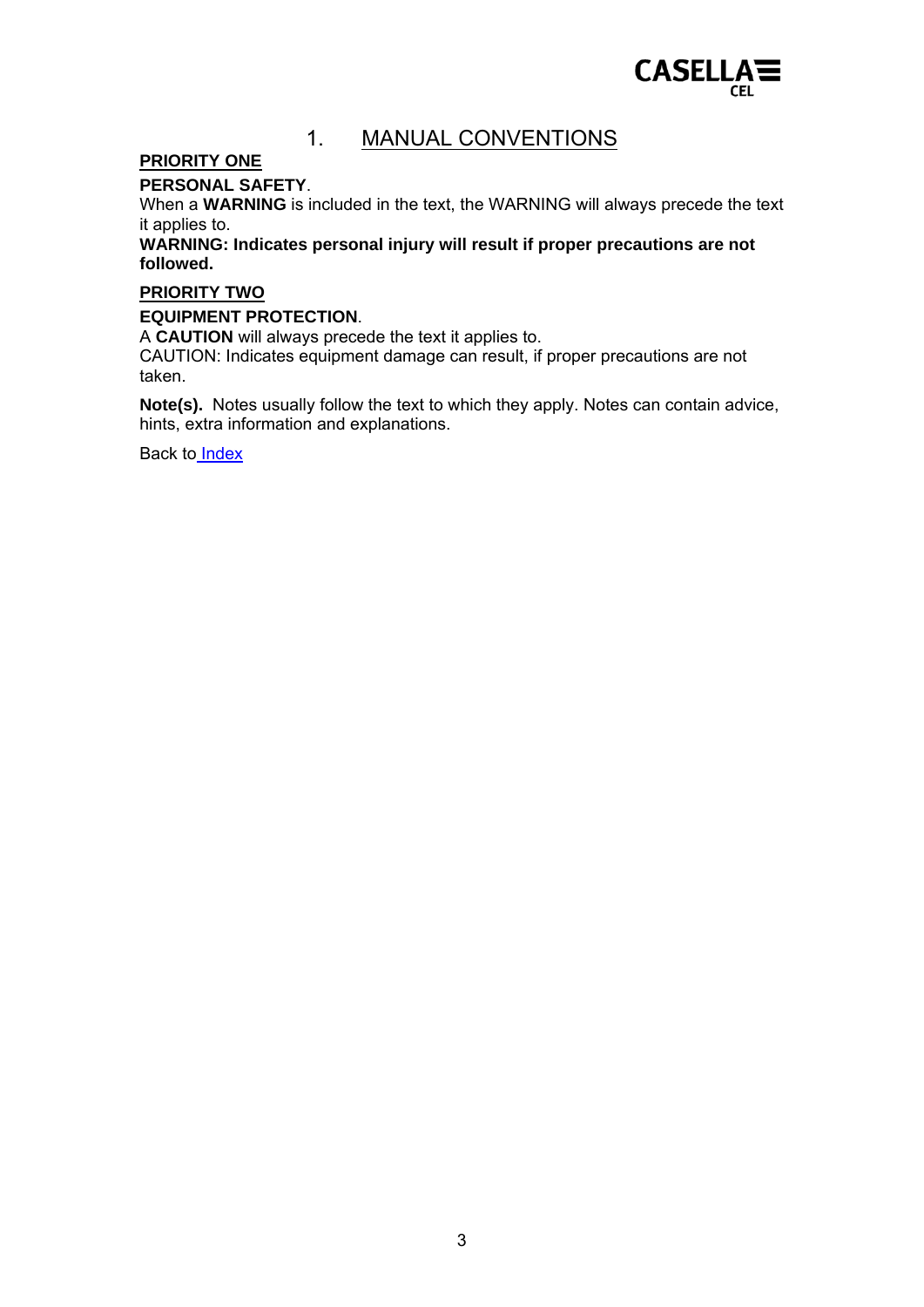<span id="page-3-0"></span>

# 2. INTRODUCTION CEL-240, 242, 244 and CEL-246

Congratulations on your purchase of a CEL-200 Series Digital Sound Level Meter, subsequently referred to as the 'instrument'. The instrument has been designed to perform accurate noise measurements through a wide range. It is a completely digital sound level meter, designed for stable, reliable performance, fully compliant with international sound level meter standards.

This instruction manual is to help you get the most benefit from your CEL-200 Series Digital Sound Level Meter and to ensure accurate noise measurements.

The CEL-200 Series range comprises of 4 models, the features are summarised in the table below.

| <b>Model Selection</b>                         | <b>CEL-240</b> | <b>CEL-242</b> | <b>CEL-244</b> | <b>CEL-246</b> |
|------------------------------------------------|----------------|----------------|----------------|----------------|
| Instantaneous and maximum levels               |                |                |                |                |
| Logging of 1s levels*                          |                | ∩              |                |                |
| Selectable Logging interval of 1-10s*          |                |                |                |                |
| Averaging (Leg or Lavg)                        |                |                |                |                |
| Compliance with ANSI S1.4,<br>IEC 61672, 60651 |                |                |                |                |
| Compliance with ANSI S1.43, IEC 60804          |                |                |                |                |

\*requires dB24 to access data stored on CEL-242 and CEL-246 models

The instrument is illustrated in Figure 1.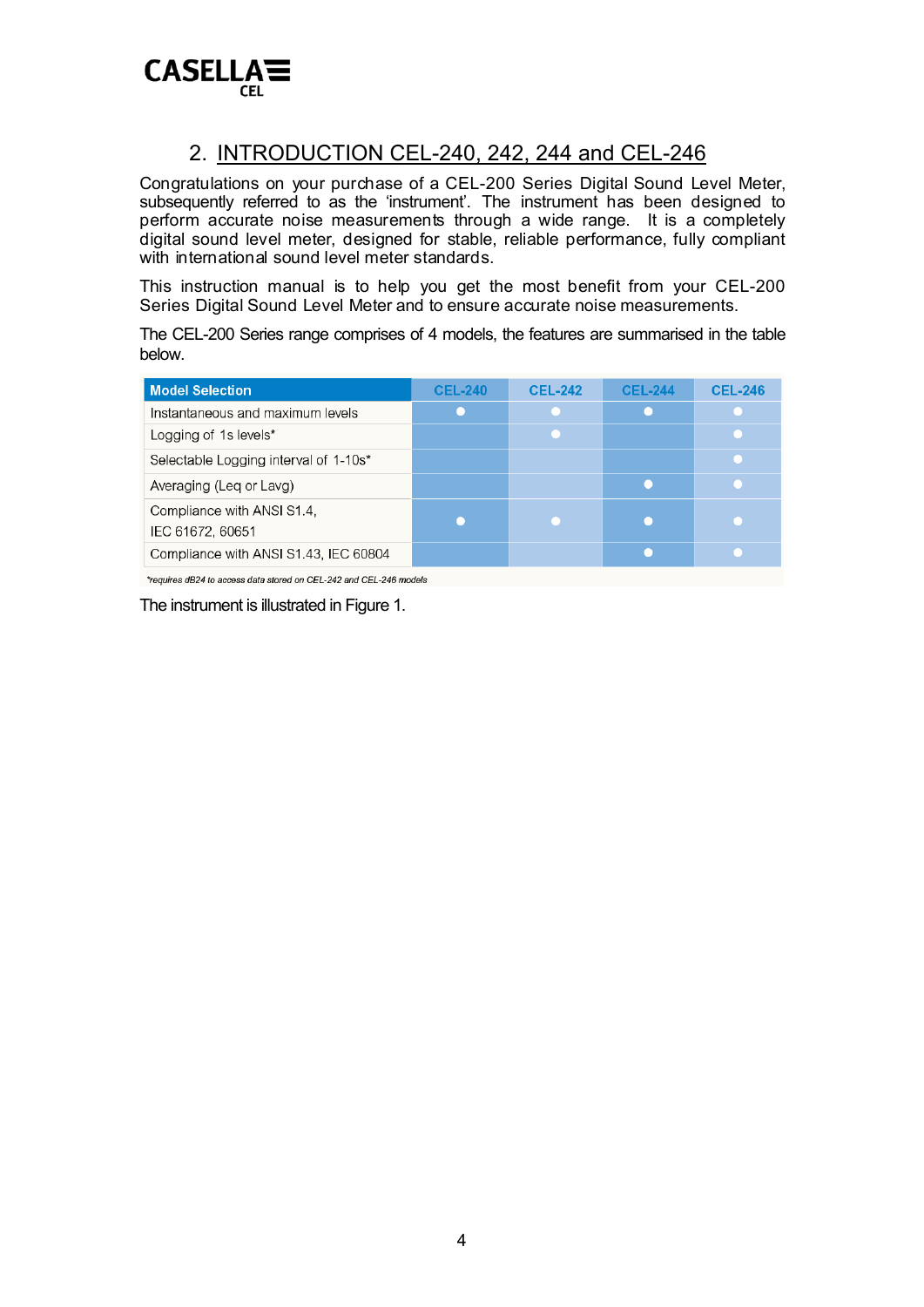



**Figure 1 CEL-200 Series Digital Sound Level Meter**  1. Microphone. 2. Power ON / OFF key. 3. Display. 4. Left Key. 5. Right Key. 6. USB PC Output. 7. Auxiliary socket (2.5mm Stereo).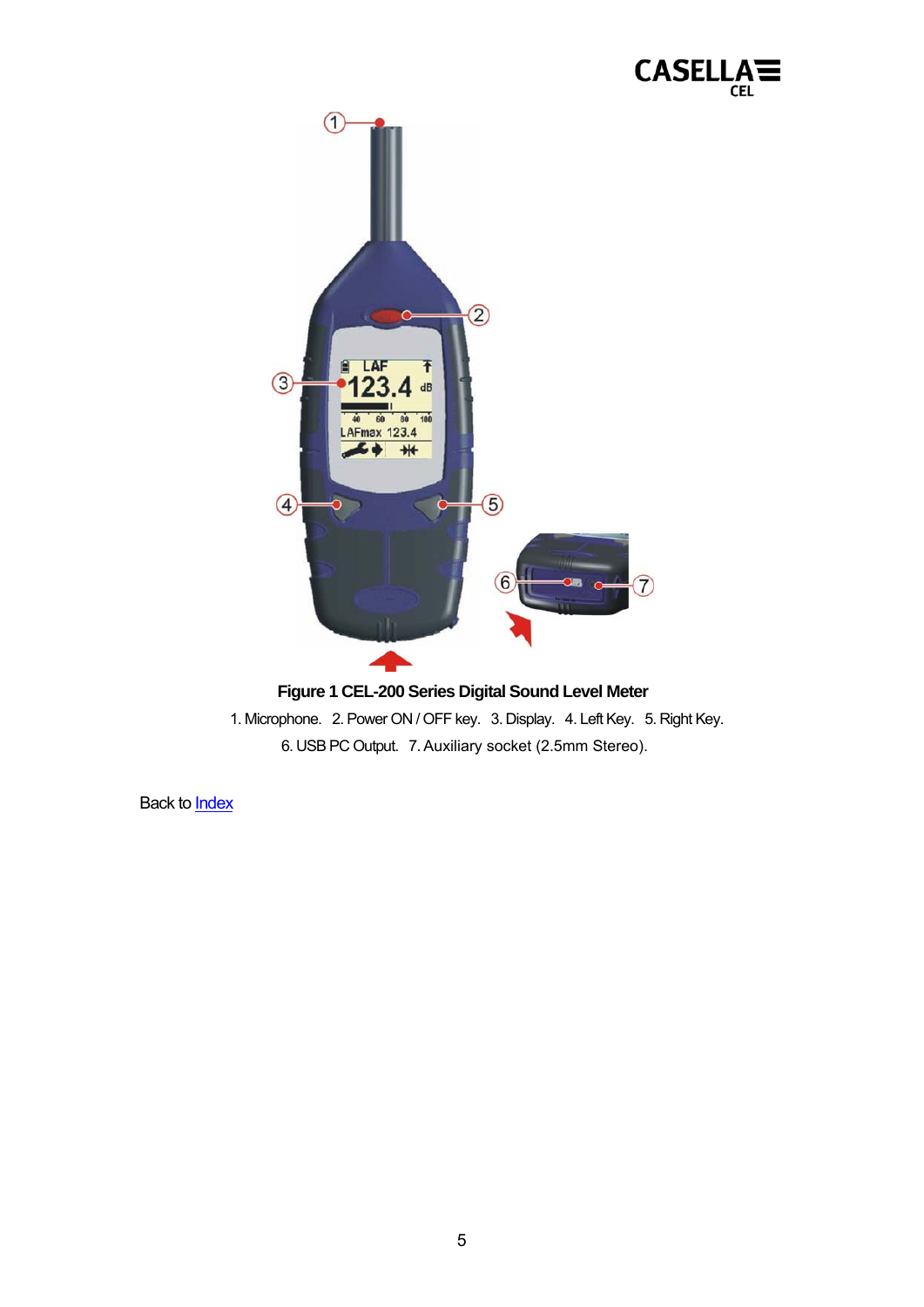<span id="page-5-0"></span>

# 3. PREPARATION FOR USE

**PROCEDURE** (Refer to Figure 2)

- 1. Open the Battery Cover.
- 2. Check the battery compartment is clean and dry.
- 3. Fit three new AA Alkaline (or NiMH) batteries according to the polarity in the battery compartment.
- 4. Close the Battery Cover.

#### **Notes:**

If there is evidence of leakage from previously installed batteries, contact Casella at the address given in Contact Details before using the instrument.

#### **Caution:**

Do not mix battery types.

Always fit new batteries when the battery indicator (A) shows battery strength is low to prevent the instrument switching OFF while in use.



**Figure 2 Preparations for Use**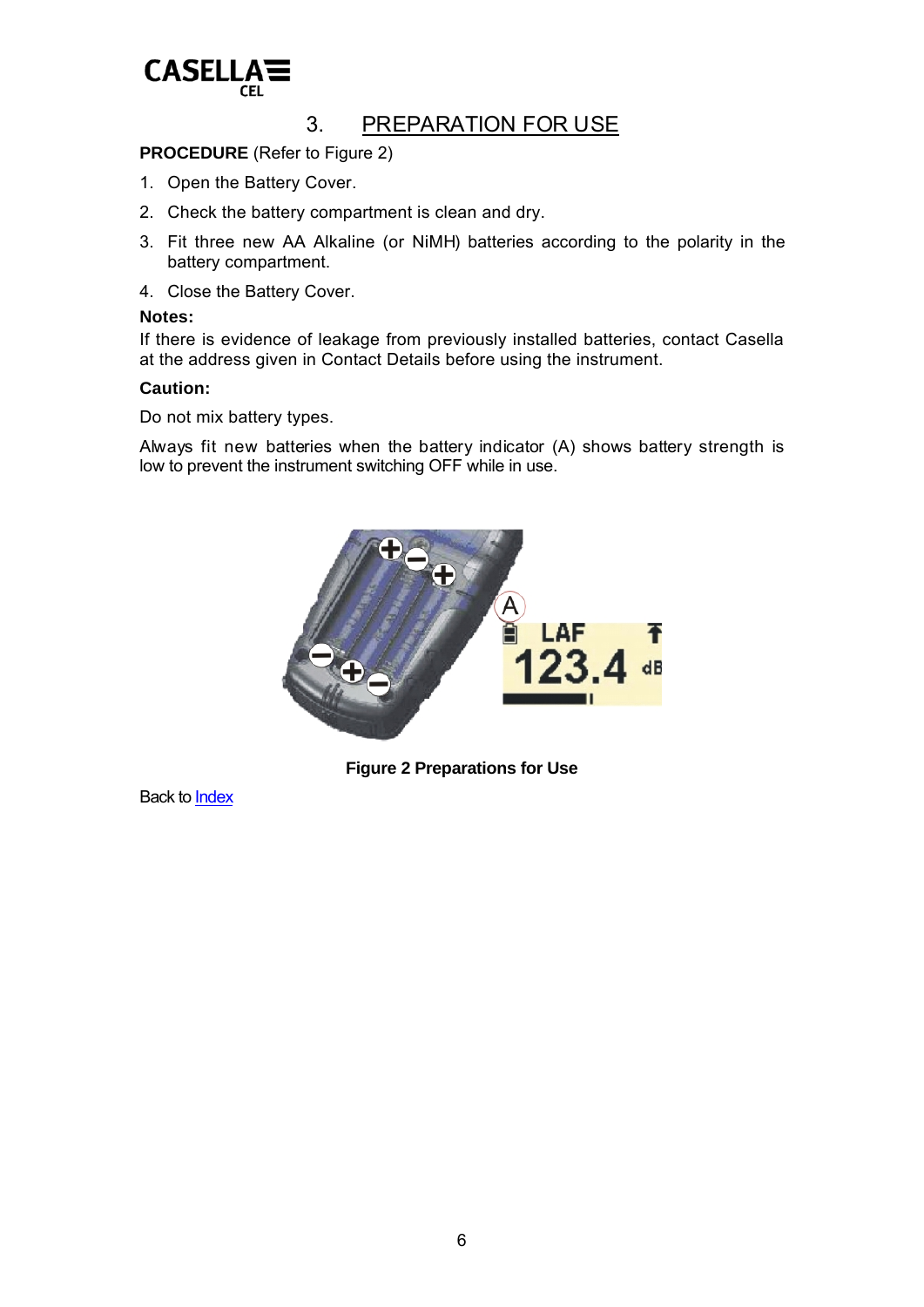

# 4. GENERAL OPERATION

<span id="page-6-0"></span>1. Press and release the Power ON/OFF key to switch ON. During the software initiation the screen will display the firmware version (e.g. V035-05 indicates issue 5 of the firmware) and the serial number (such as 0108121) followed by the Main Measurement screen. (Refer to Figure 3).

**Note:** During power-up, CEL-242 and CEL-246 models will display time/date and memory settings as described in [Section 8.](#page-13-0) If you do not wish to alter these settings on CEL-242/246 models do not press any keys and the instrument will proceed to the main measurement shown below.

- 2. If the instrument requires calibration, refer to [CALIBRATION](#page-7-0) for details.
- 3. Fit the windshield over the microphone before attempting any measurement.



A. – Battery Indicator. B. – Over Range Indicator. C. – Sound Pressure Level. D. Analogue Display Bar. E. Measurement Scale. F. Maximum Sound Pressure Level. G. Instrument Settings. H. Reset. I. Average Sound Pressure Level.

**Figure 3 Main Measurement Screen**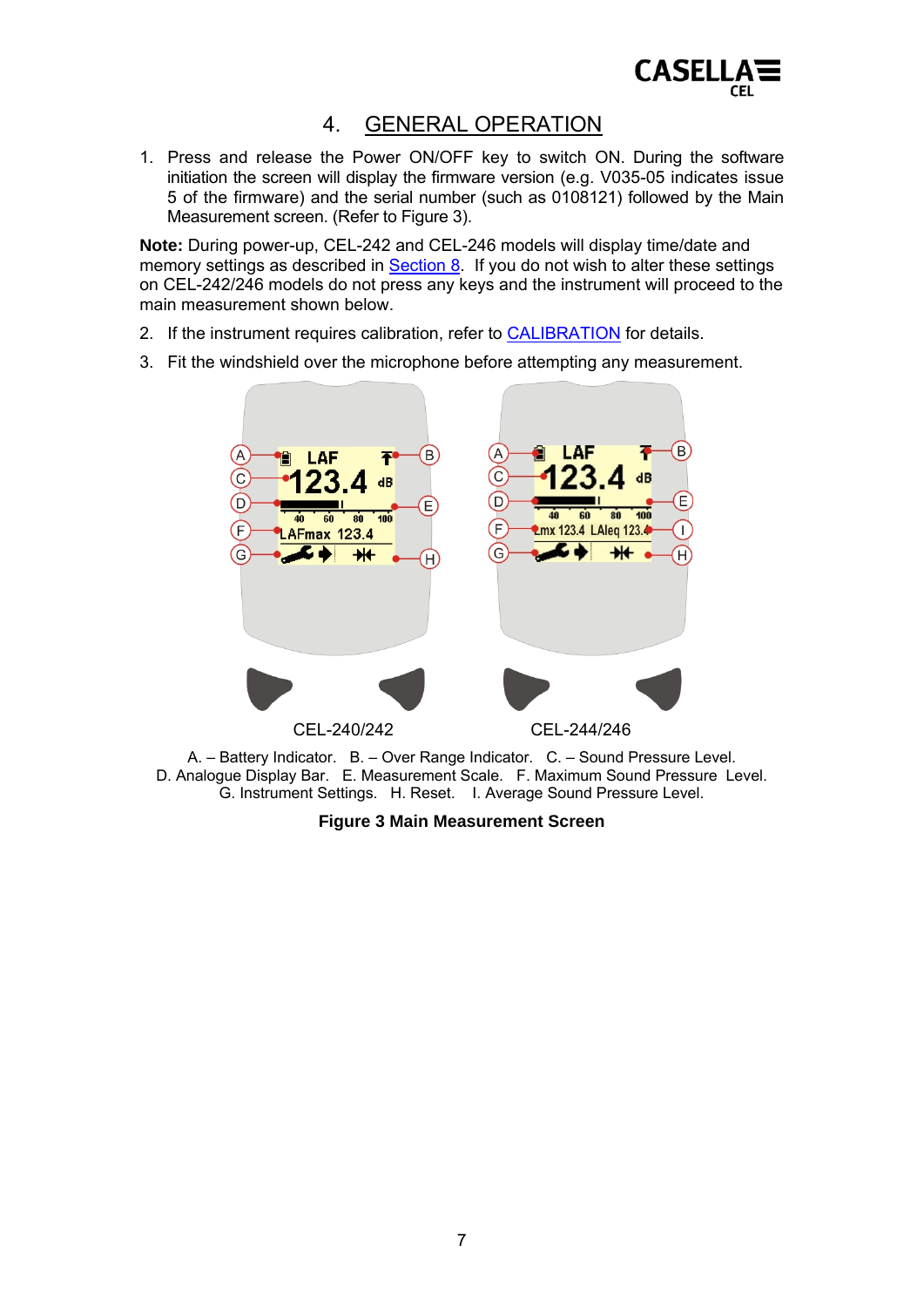<span id="page-7-0"></span>

4. A Bargraph (Refer to Figure 4 [A]) or Time History (Refer to Figure 4 [B]) will be displayed. Refer to [INSTRUMENT SETTINGS](#page-8-0) to change the Time and Frequency Weightings, or to change the type of display.



**Figure 4 CEL-200 Series Bargraph and Time History Screens** 

- 5. The screen will display the instantaneous and maximum sound pressure levels along with the relevant Time and Frequency Weighting. Refer to Instrument [Settings](#page-8-0) to change these settings. Additionally, CEL-244 and CEL-246 instruments will display the average level (Leq or Lavg) since the reset button was pressed. To reset the maximum sound pressure level and average level, press and release the key.
- 6. When the required measurements have been taken, press and hold the Power ON/OFF key (Refer to [Switch Off\)](#page-15-0) for three seconds to switch the instrument OFF.

**Note:** The 'press and hold for three seconds' feature prevents the CEL-200 Series being accidentally switched OFF during use.

Back to [Index](#page-1-0)

# 5. CALIBRATION

It is recommended that an acoustic calibration using a CEL-110/2 (or CEL-110/1) calibrator be performed before and after taking measurements.

#### **PROCEDURE**

- 1. Switch ON the Acoustic Calibrator (Refer to the Calibrator Instruction Manual).
- 2. Check the Acoustic Calibrator has a 114dB (or 94dB) output.
- 3. Make sure the instrument is set to the 60-130dB range.
- 4. Fit the Acoustic Calibrator firmly over the microphone. The instrument automatically detects a 1kHz tone from a 94 or 114dB Calibrator and enters Calibration Mode (Refer to Figure 5).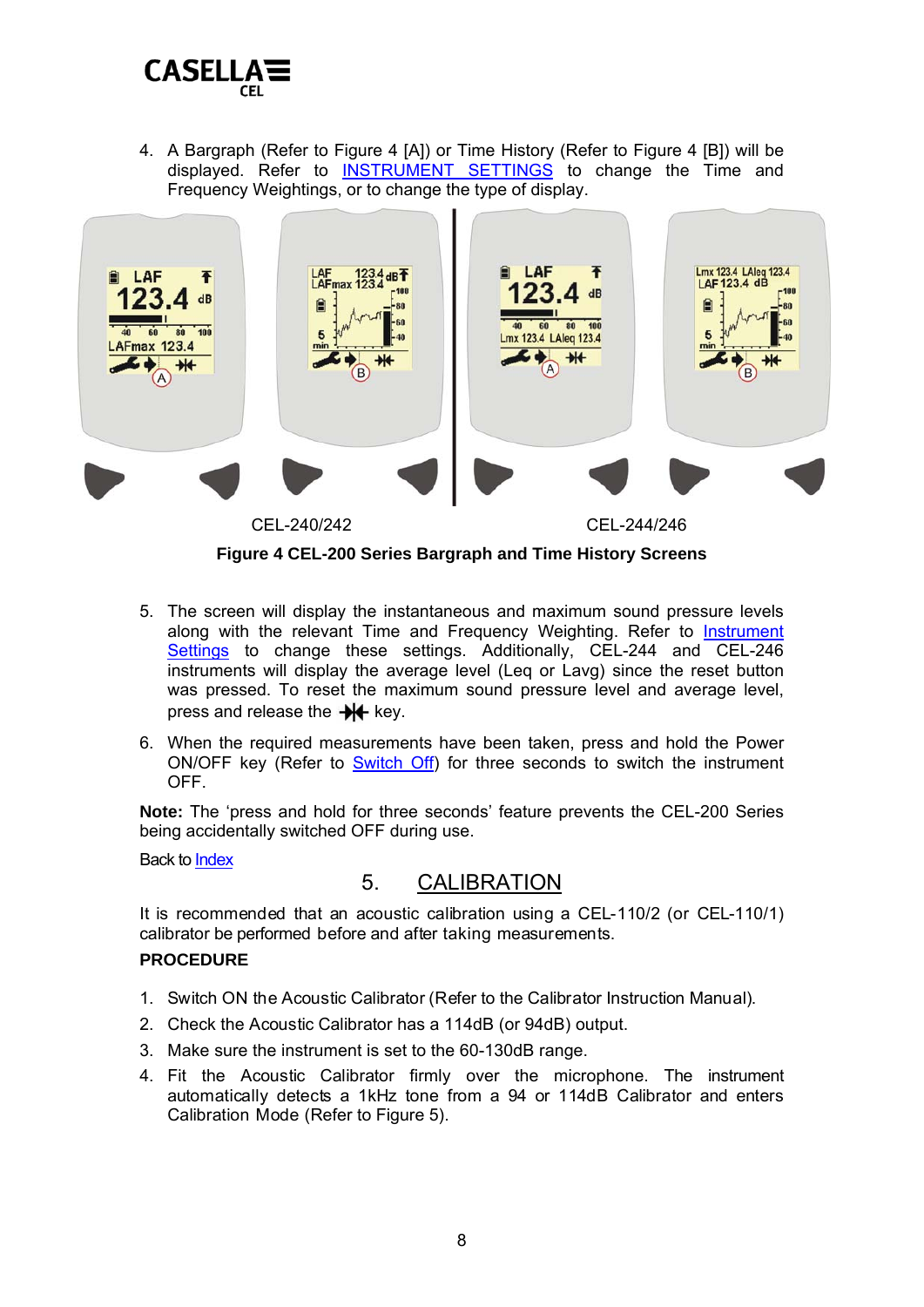

<span id="page-8-0"></span>

**Figure 5 Calibration Mode Screen** 

5. Press left key (A)  $\checkmark$  to perform a calibration, or press the right key (B)  $\chi$  to Exit. When calibration is complete, the Calibration Complete screen will be displayed (Refer to Figure 6).

| 1KHz<br>靐<br>114.0 dB                                                                                                                                                                                                                                                                                                                                                            |
|----------------------------------------------------------------------------------------------------------------------------------------------------------------------------------------------------------------------------------------------------------------------------------------------------------------------------------------------------------------------------------|
| $\begin{picture}(20,5) \put(0,0) {\line(1,0){15}} \put(0,0) {\line(1,0){15}} \put(1,0) {\line(1,0){15}} \put(1,0) {\line(1,0){15}} \put(1,0) {\line(1,0){15}} \put(1,0) {\line(1,0){15}} \put(1,0) {\line(1,0){15}} \put(1,0) {\line(1,0){15}} \put(1,0) {\line(1,0){15}} \put(1,0) {\line(1,0){15}} \put(1,0) {\line(1,0){15}} \put(1,0) {\line(1,0){15}} \put(1,0$<br>114.0 dB |
|                                                                                                                                                                                                                                                                                                                                                                                  |
|                                                                                                                                                                                                                                                                                                                                                                                  |

**Figure 6 Calibration Complete Screen** 

Back to [Index](#page-1-0)

# 6. INSTRUMENT SETTINGS

- 1. The Instrument Settings can be changed from the Measurement screen (Refer to Figure 7).
- 2. Press and release the Left key (A). An Arrow (X) will be displayed beside the Settings key indicating the Settings Menu has been enabled. Note that the reset symbol  $\rightarrow$   $\leftarrow$  will be replaced by the relevant settings to be changed as described below.
- 3. Press and release the Left key (A) repeatedly to cycle through the Settings screens. Note that the screens displayed will be dependent on which CEL-200 series model purchased.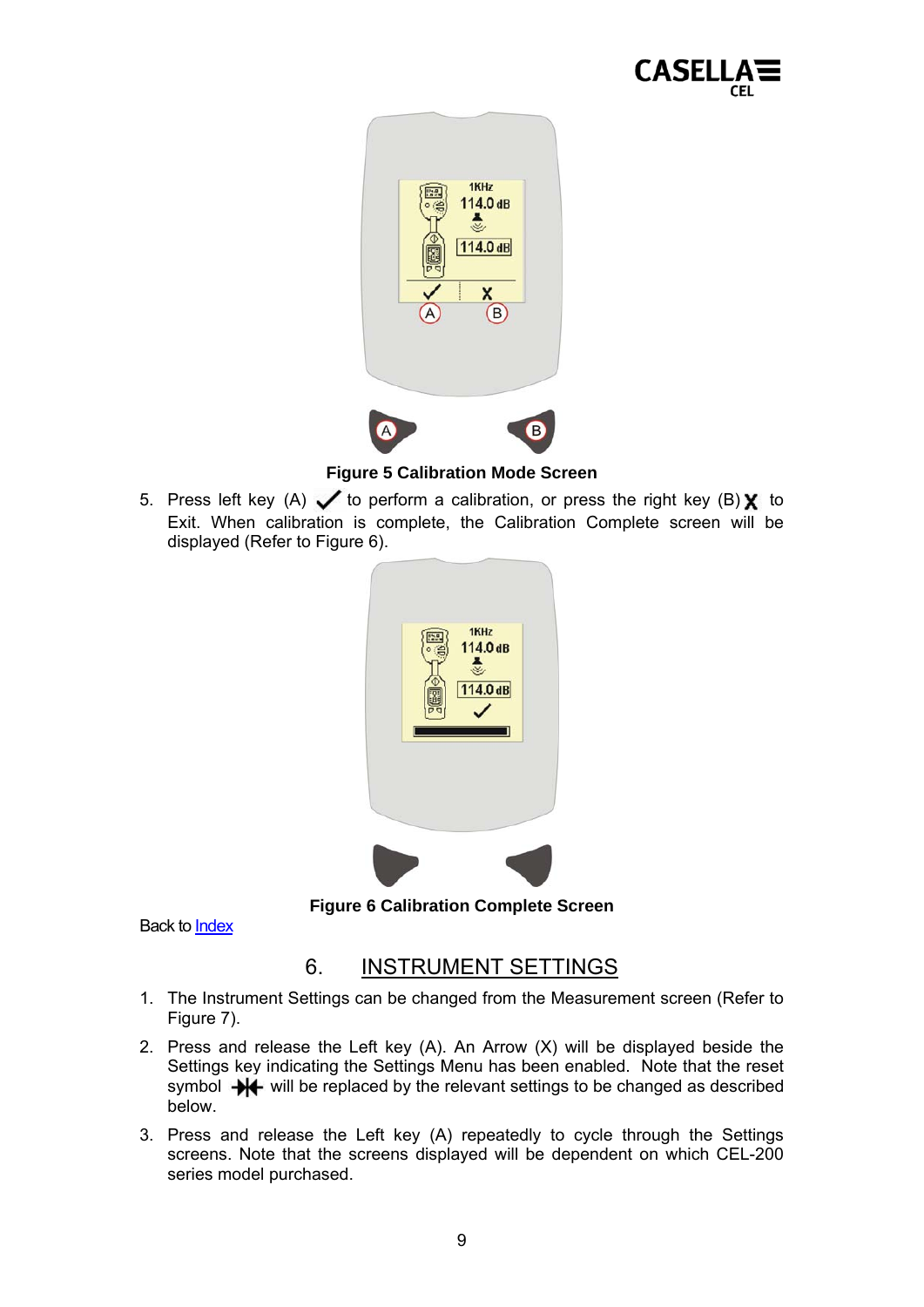

4. Press Right key (B) to make changes to each setting as described below in sections A - G.



**Figure 7 Instrument Settings** 

5. Current settings will be saved when the instrument is switched OFF. Note that if no keys are pressed for approximately 5 seconds the CEL-200 Series will exit the settings screen and return to the normal measurement screen. This will be evident as the arrow (X) will not be beside the spanner symbol.

#### **A. RECORDING DATA (CEL-242/246 ONLY)**

On the CEL-242 and CEL-246 models the option to record (store) data to the memory is available. This is the first option available when the settings key is pressed. The symbol **REC** will be shown and when Right key (B) is pressed data will be stored in the memory. The CEL-242 will store 1 second sound pressure levels and the CEL-246 will store levels at a selectable logging interval as described in section G below. The symbol will then change to display the current run number e.g.  $3 \equiv$  shows it is run number 3. Pressing the (B) button again will stop the run and store the results to memory. A maximum of 100 runs can be stored before memory is full and dB24 software must be used to view the stored measurements. If the memory is full this settings option will not appear. Please refer to [MEMORY AND TIME/DATE SETTINGS](#page-13-0).

#### **B. DISPLAY TYPE**

The Main Display can be toggled between Bargraph and Time History (Refer to Figure 4 (A) and (B) respectively) by pressing the (B) key. TIME HISTORY – This setting displays how the maximum sound pressure has varied over the last 1 minute  $\frac{100 \text{ M}}{2}$  1 min or 5 minutes.  $\frac{100 \text{ M}}{2}$  5 min BARGRAPH – The Bargraph  $\frac{1}{2}$ , 123.4 displays an analogue bar graph as well as the sound pressure levels.

To toggle between these three options press and release the Right key (B).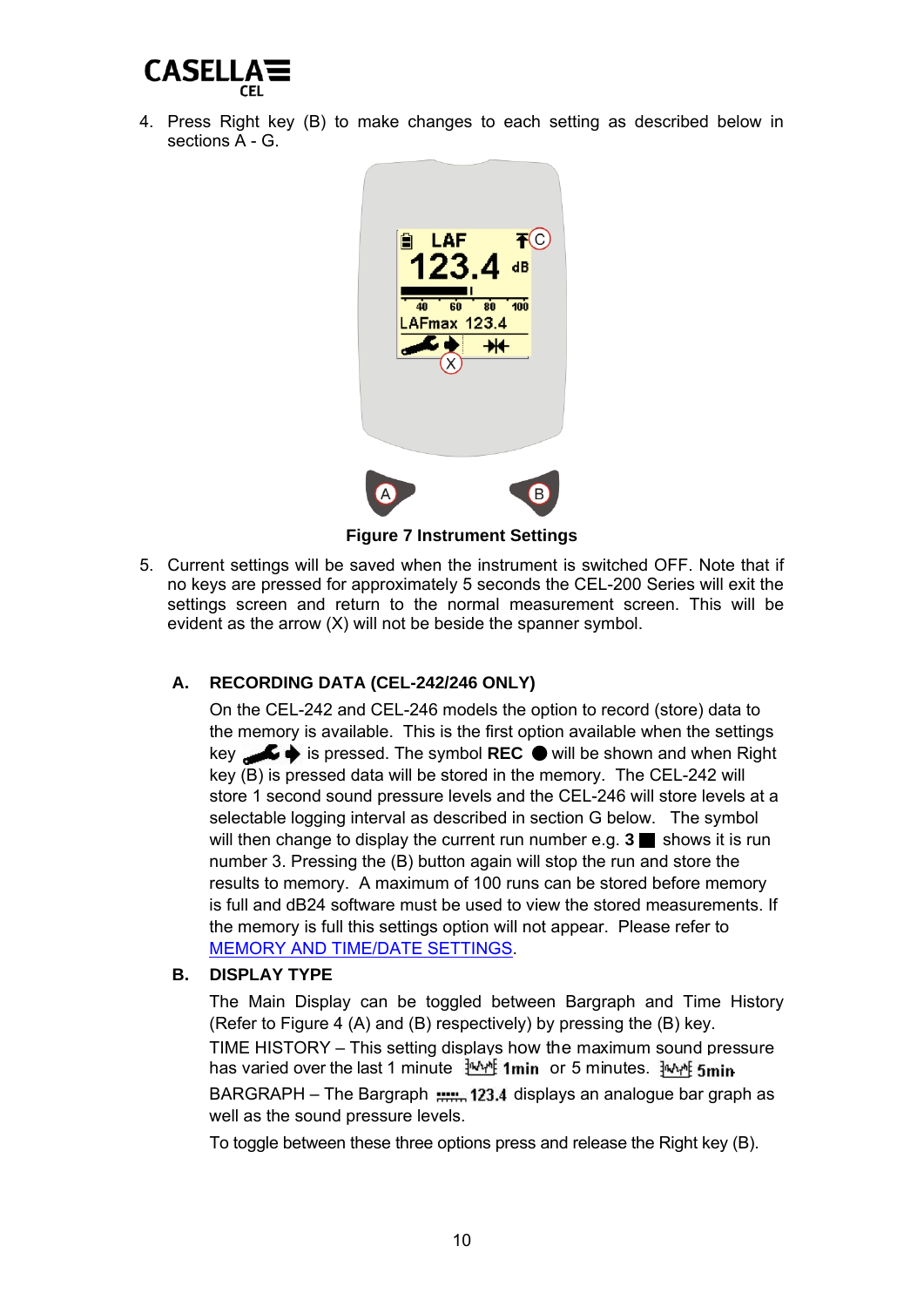

#### **C. MEASUREMENT RANGE (30 – 100dB or 60 – 130dB)**

Care should be taken to select the correct measurement range depending on the noise climate being measured. Make sure the noise being measured is within the range selected. If the Over Range indicator ( $\biguparrow$ ) is displayed the incorrect range has been selected. (Refer to Figure 7 [C]). If the noise level is lower than the selected measurement range '---dB' will be displayed.

#### **D. TIME WEIGHTINGS**

FAST - Use this setting for comparatively stable noise.

SLOW - Use this setting for noise with a slow variation.

IMP (Impulse) - Use this setting for noise with rapid variation and impulsive noise.

**Note:** If unsure please refer to your local legislation and application standards.

#### **E. FREQUENCY WEIGHTINGS**

Frequency weightings are used to represent the human ears response to noise.

A WEIGHTING - Make this selection for general noise measurements.

C WEIGHTING - Make this selection for very high noise levels.

**Note:** If unsure please refer to your local legislation and application standards.

#### **F. AVERAGE SETTING (CEL-244/246 ONLY)**

The parameter to measure average noise can be set to Leq or Lavg. This is dependent on local legislation which sets the exchange rate (Q) to either 3 or 5 respectively. The Q value determines the increase in dB associated with the doubling of risk to hearing damage. Q=3 means that the increase in hearing damage risk doubles every 3dB increase in noise, respectively Q=5 means that risk to hearing damage doubles every 5dB increase in noise level. Use Leq (Q=3) for EU based workplace noise regulations and Lavg (Q=5) for US/OSHA based noise legislation.

**Note:** If unsure please refer to your local legislation and application standards.

#### **G. LOGGING INTERVAL SCREEN (CEL-246 ONLY)**

In Figure 8 (C), the currently selected logging interval is displayed and is also shown above the Right key (B). Press the Right key (B) to change the logging interval. Press Left key (A) to exit the settings menu and return to the measurement screen.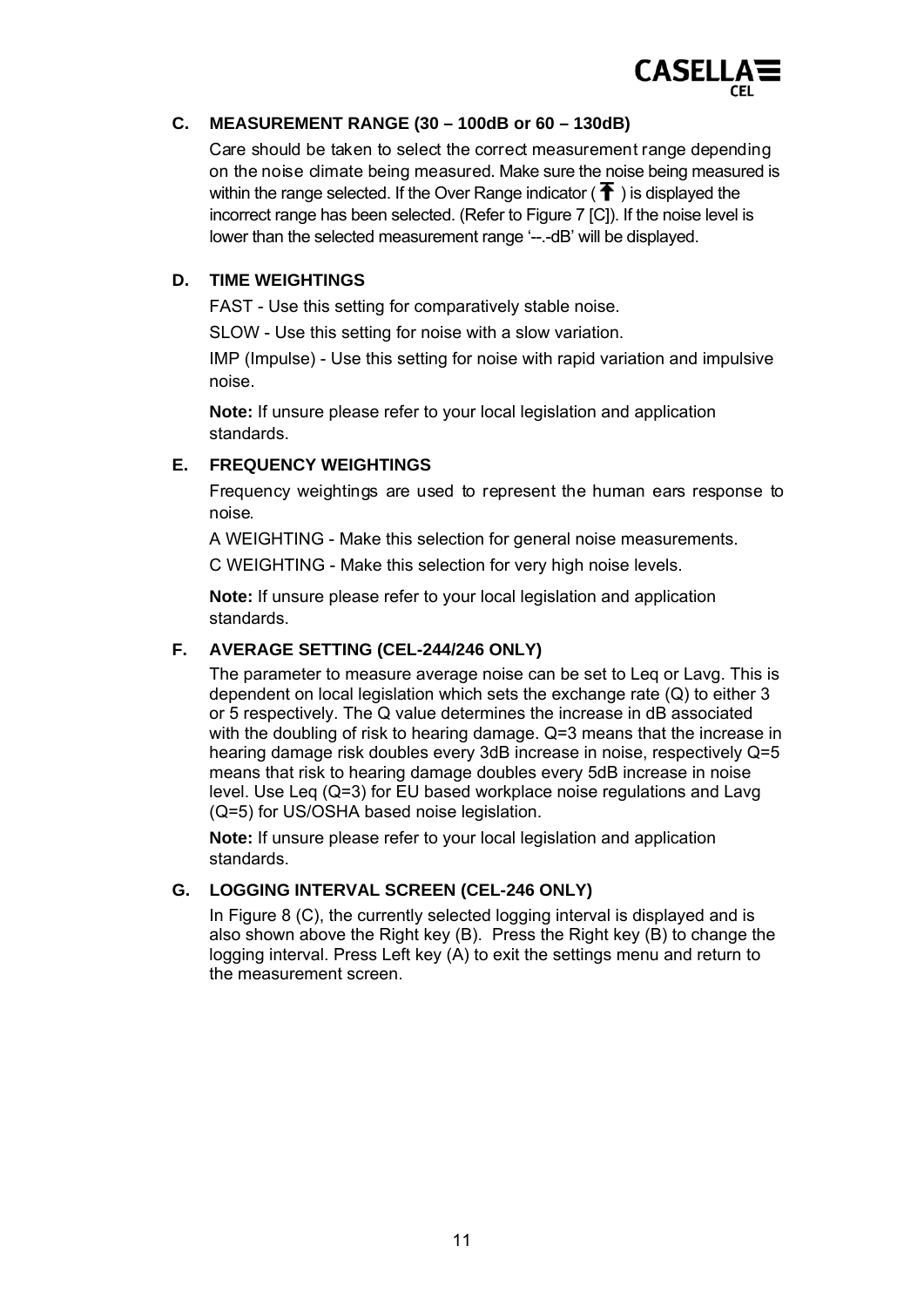

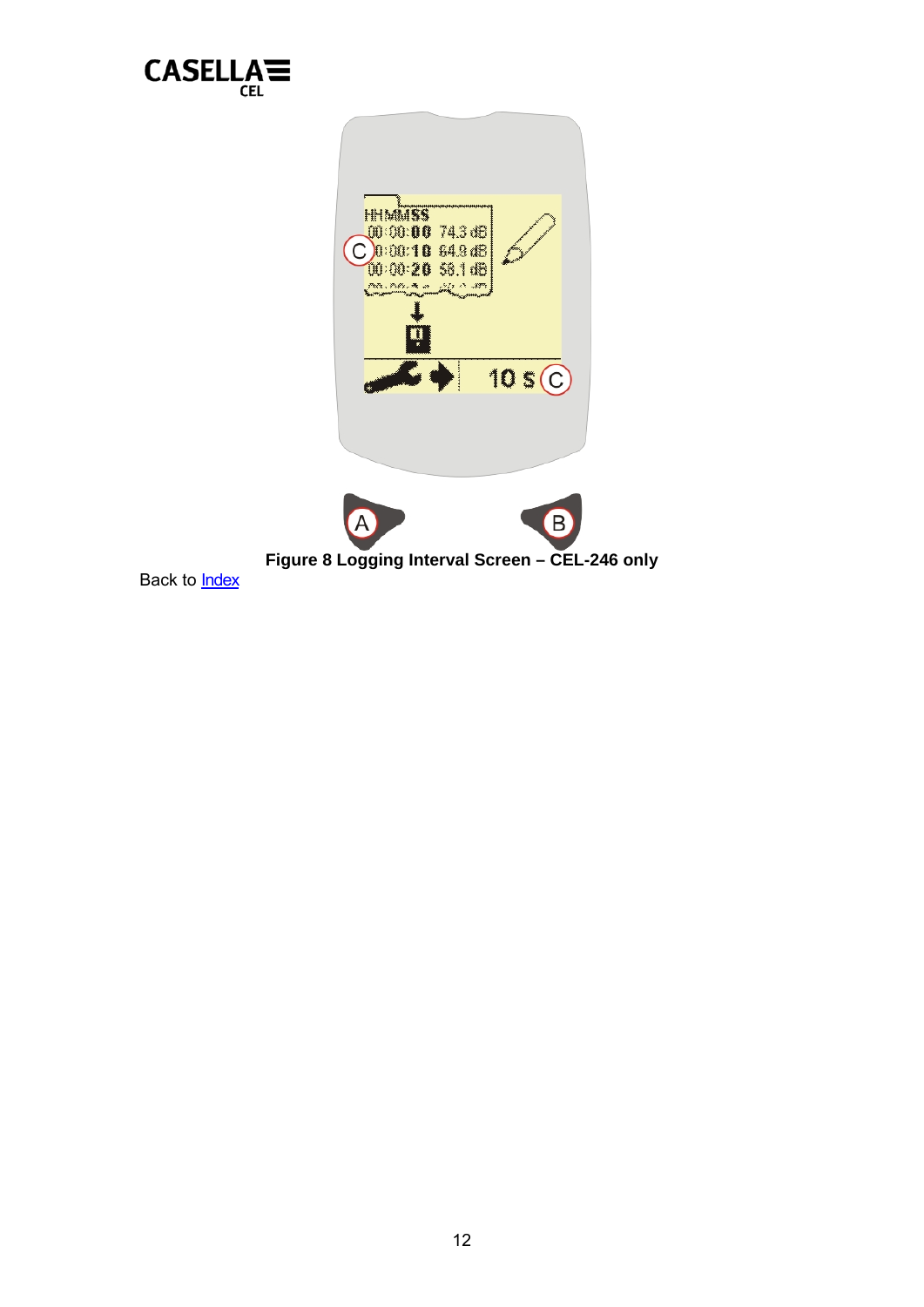# 7. CONFIGURATION MENU

<span id="page-12-0"></span>The Configuration Menu (Refer to Figure 9) is used to make changes to the Display Contrast, Calibration Level and the Signal Input Source.

To access the Configuration Menu press and hold the Right key when switching the instrument on (by pressing the Power ON key).

**DISPLAY CONTRAST** – [Figure 9 Reference X]. Press Right key (B) to adjust the Contrast. When the contrast is considered ideal press Left key (A) to accept the changes and progress to the Calibration Level screen.

**SIGNAL INPUT SOURCE** – [Figure 9 Reference Y].

**Note:** This option is for the use of acoustic laboratories only.

This screen allows the Signal Input to be routed from the inbuilt microphone, or from an external signal connected via the auxiliary 2.5mm headphone socket. Press Right key (B) to toggle between microphone input and alternating current input.

The default Power-Up selection is Microphone Input. Press the Left key (A) to confirm any changes.

**CALIBRATION LEVEL** – [Figure 9 Reference Z]. This screen is used to set the nominal output level of the acoustic calibrator e.g. 114.0dB. Press Right key (B) to adjust the calibration level. Refer to the calibration certificate for the acoustic calibrator for the calibrator output level. Press Left key (A) to accept the changes and progress to the main measurement screen.

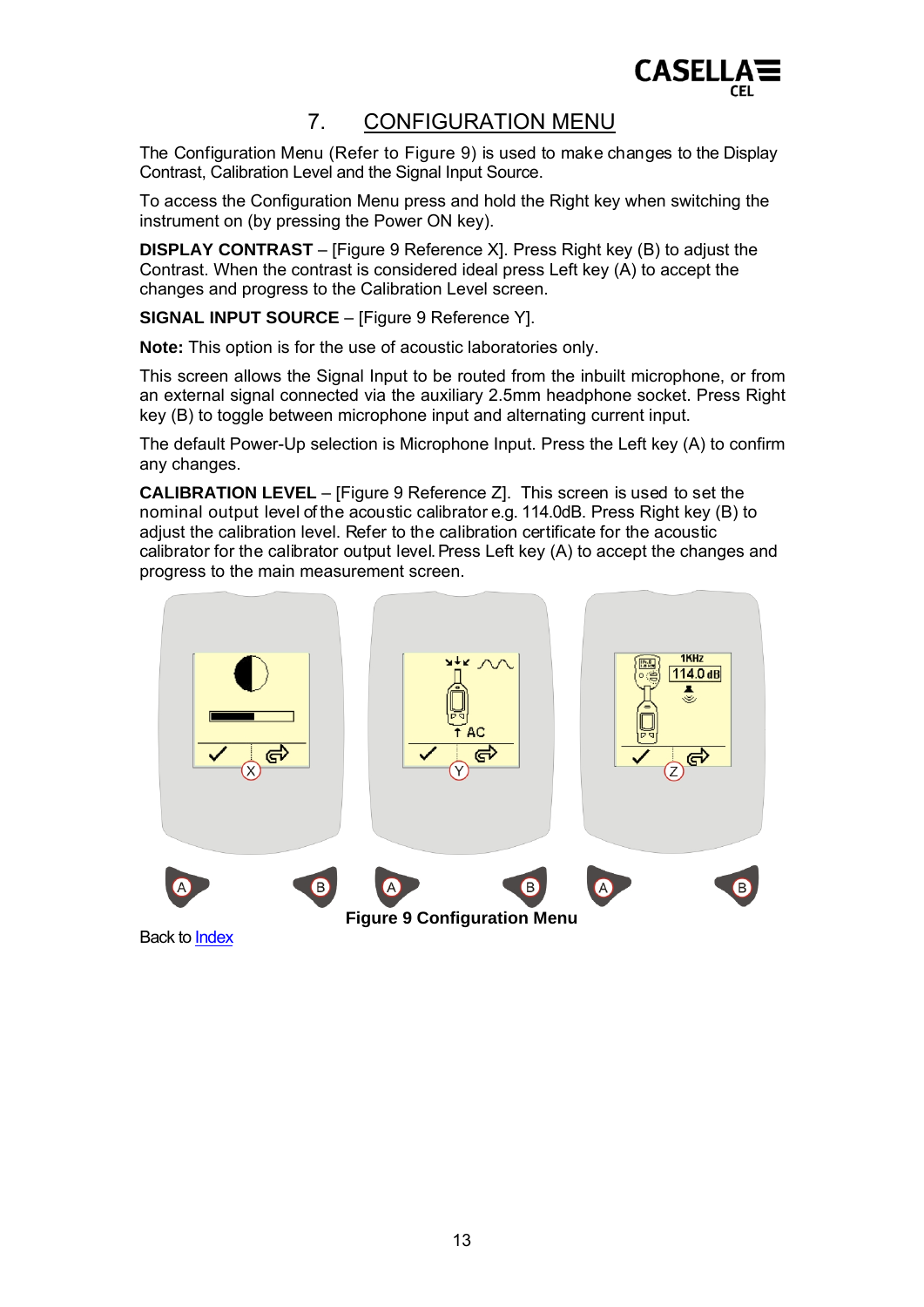<span id="page-13-0"></span>

# 8. MEMORY AND TIME/DATE SETTINGS (CEL-242/246)

This screen only appears when the instrument is switched on and only on CEL-242 or CEL-246 models.



**Figure 10 Time and Date Screen** 

The memory status in Figure 10 (C) displays 100%, meaning the memory is full. No more data can be stored. To delete the memory press the Left key (A) to access the Memory Deletion Screen (Refer to **MEMORY DELETION SCREEN**). Ensure any measurements are downloaded via dB24 prior to deletion.

Figure 10 (D) shows the time and date currently set within the instrument. Press the Right key (B) to access the Set Time and Date screen (Refer to [SET TIME AND](#page-13-0)  [DATE SCREEN](#page-13-0)).

**Note:** If no changes are require to the memory or time/date settings then do not press any keys and the instrument will proceed to the measurement screen.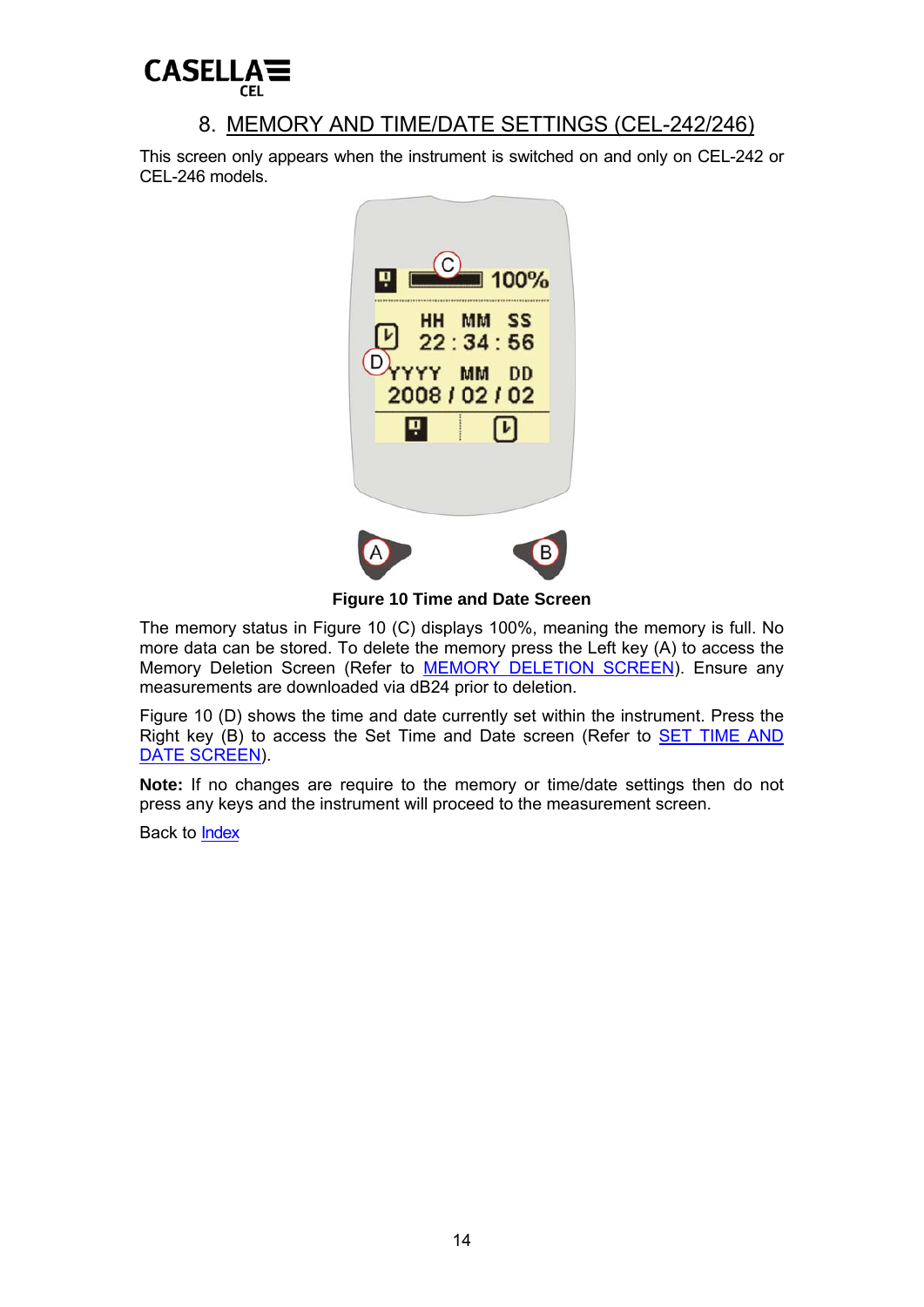# 9. MEMORY DELETION SCREEN (CEL-242/246)

<span id="page-14-0"></span>This screen is accessed from the Time and Date screen described above.

Initially press the Right key (B) if the intention is to delete the data in the memory. Then press the Left key (A) to confirm deletion as shown below in Figure 11. When the data in memory has been deleted the screen will show 0% and return to the Time and Date screen automatically.

Press the Right key (B) and return to the Time and Date screen if it is decided not to delete the data in memory.

**Note:** Ensure and saved results are downloaded via dB24 before deleting the memory.

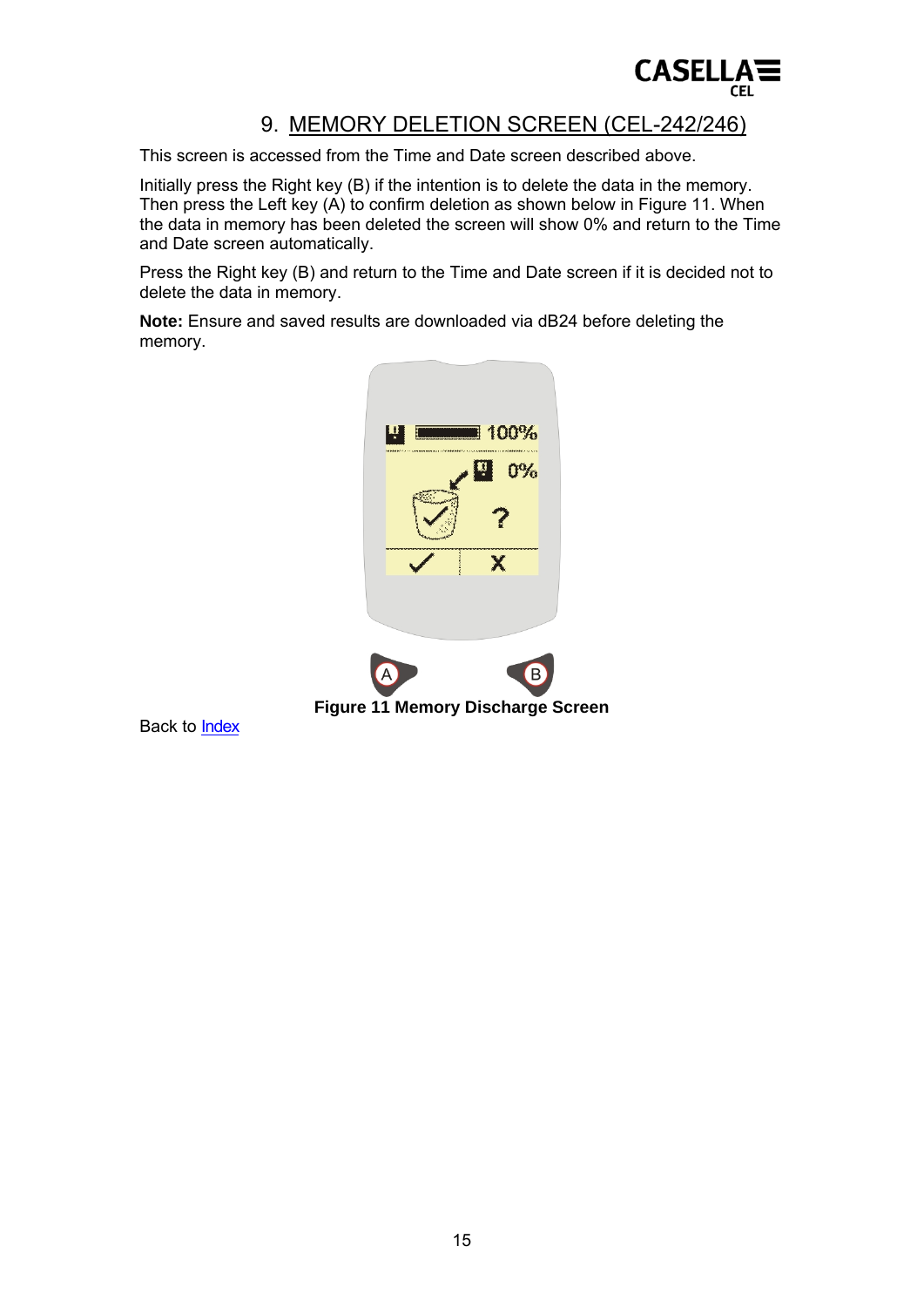# <span id="page-15-0"></span>**CASELLAE**

# 10. SET TIME AND DATE SCREEN CEL-242/246

This screen is accessed from the Time and Date screen described above.

When this screen is accessed (Refer to Figure 13) the HH (hours) will be highlighted. Press Right key (B) to set the hour. Press Left key (A) to advance to the MM (minutes). Press Right key (B) to set the minutes. Press Left key (A) to advance to the SS (seconds). Press Right key (B) to set the seconds. Use keys (A and B) in the same sequence to set the date.

When the time and date have been set press Left key (A) to return to the Time and Date screen.



Back to [Index](#page-1-0)

When the required measurements have been taken, press and hold the Power Key, refer to Figure 14 (A) for three seconds to switch OFF the instrument. A 'door' display will be shown counting down 3, 2, 1.



**Figure 14 Switch OFF**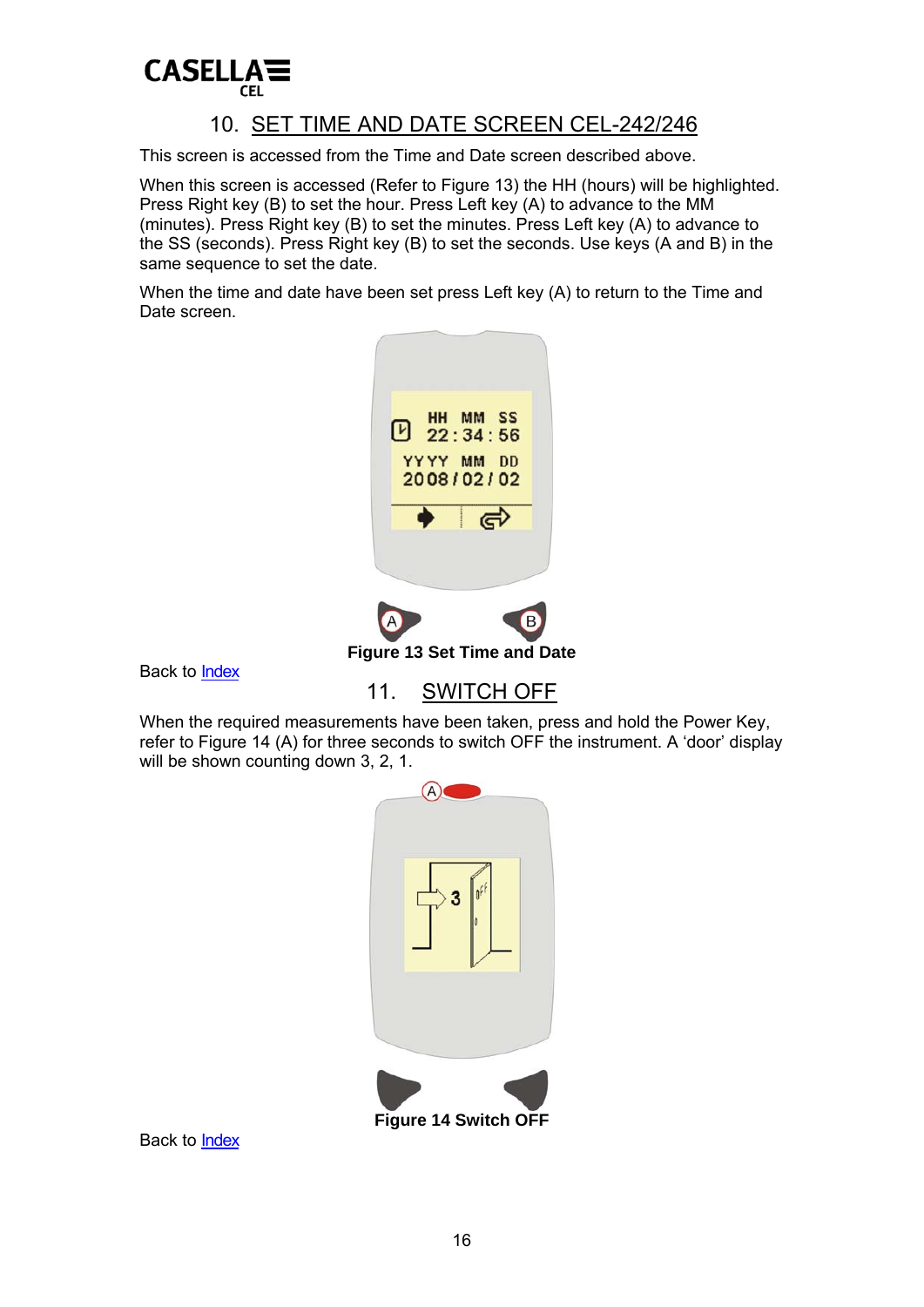# 12. EQUIPMENT SPECIFICATION

# <span id="page-16-0"></span>**SPECIFICATION CHARACTERISTICS**

| <b>STANDARDS</b>                          | IEC 61672-1 2002-5 (Electro-Acoustics - Sound Level<br>Meters) Group 'X' instruments, Performance Class 2. IEC<br>60651: 1979 Type 2 .ANSI S1.4 type 2A Specification for<br>Sound Level Meters. |
|-------------------------------------------|--------------------------------------------------------------------------------------------------------------------------------------------------------------------------------------------------|
|                                           | CEL-244/246 Models: IEC 60804: 2000 Type 2, ANSI<br>S1.43: 1997 (R2007) Type 2                                                                                                                   |
| <b>RANGE:</b>                             | Display range: 30-130dB(A) RMS, available in 2 ranges,<br>30-100dB and 60-130dB. Linear operating range 10dB<br>above noise floor.                                                               |
| <b>RMS FREQUENCY</b><br><b>WEIGHTINGS</b> | A and C filter weightings, satisfying IEC 61672-1: 2002<br>Class 2, ANSI S1.4 Type 2A.                                                                                                           |
| <b>NOISE FLOOR</b>                        | Total noise floor typically <33dB(A).                                                                                                                                                            |
| <b>FREQUENCY RESPONSE</b>                 | Overall frequency response as per IEC 61672-1: 2002<br>Class 2, ANSI S1.4 Type 2A.                                                                                                               |
| <b>TIME WEIGHTINGS</b>                    | Fast, Slow and Impulsive according to IEC 61672-1:<br>2002, ANSI S1.4 Type 2A.                                                                                                                   |
| <b>REFERENCE CONDITIONS</b>               | 20 <sup>0</sup> C air temperature, 65% relative humidity, 101.325kPa<br>atmospheric pressure. Nominal reference level = 114.0dB<br>at 1kHz. Free field perpendicular incidence.                  |
| <b>OPERATING ENVIRONMENTAL CONDITIONS</b> |                                                                                                                                                                                                  |
| Humidity                                  | 5 to 90% RH in the absence of condensation.                                                                                                                                                      |
| <b>Temperature Range</b>                  | $0 - 40^{\circ}$ C.                                                                                                                                                                              |
| Pressure                                  | 65 to 108kPa.                                                                                                                                                                                    |
| <b>Effects of Humidity</b>                | Less than ±0.5dB over the range 30 to 90% relative<br>humidity (non-condensing), relative to the value at<br>reference conditions.                                                               |
| <b>STORAGE ENVIRONMENTAL CONDITIONS</b>   |                                                                                                                                                                                                  |
| Humidity                                  | 0 to 90% RH in the absence of condensation.                                                                                                                                                      |
| Temperature Range                         | $-20$ to $+60$ <sup>O</sup> C.                                                                                                                                                                   |
| Pressure                                  | 65 to 108kPa.                                                                                                                                                                                    |
| <b>MICROPHONE</b>                         | Internal electret capsule 10mV/Pa nom $+/-3dB$ within $\frac{1}{2}$ "<br>preamplifier.                                                                                                           |
| <b>CALIBRATION</b>                        | Auto calibration by application of 1kHz @ 114 or 94dB<br>calibrator (CEL-110/2 or CEL-110/1). ±1dB calibration<br>range.                                                                         |
| <b>POWER SUPPLY</b>                       |                                                                                                                                                                                                  |
| <b>External DC</b>                        | 5VDC (via USB 5 pin mini B).                                                                                                                                                                     |
| <b>Batteries</b>                          | 3x AA, Rechargeable NiMH or Alkaline cells.                                                                                                                                                      |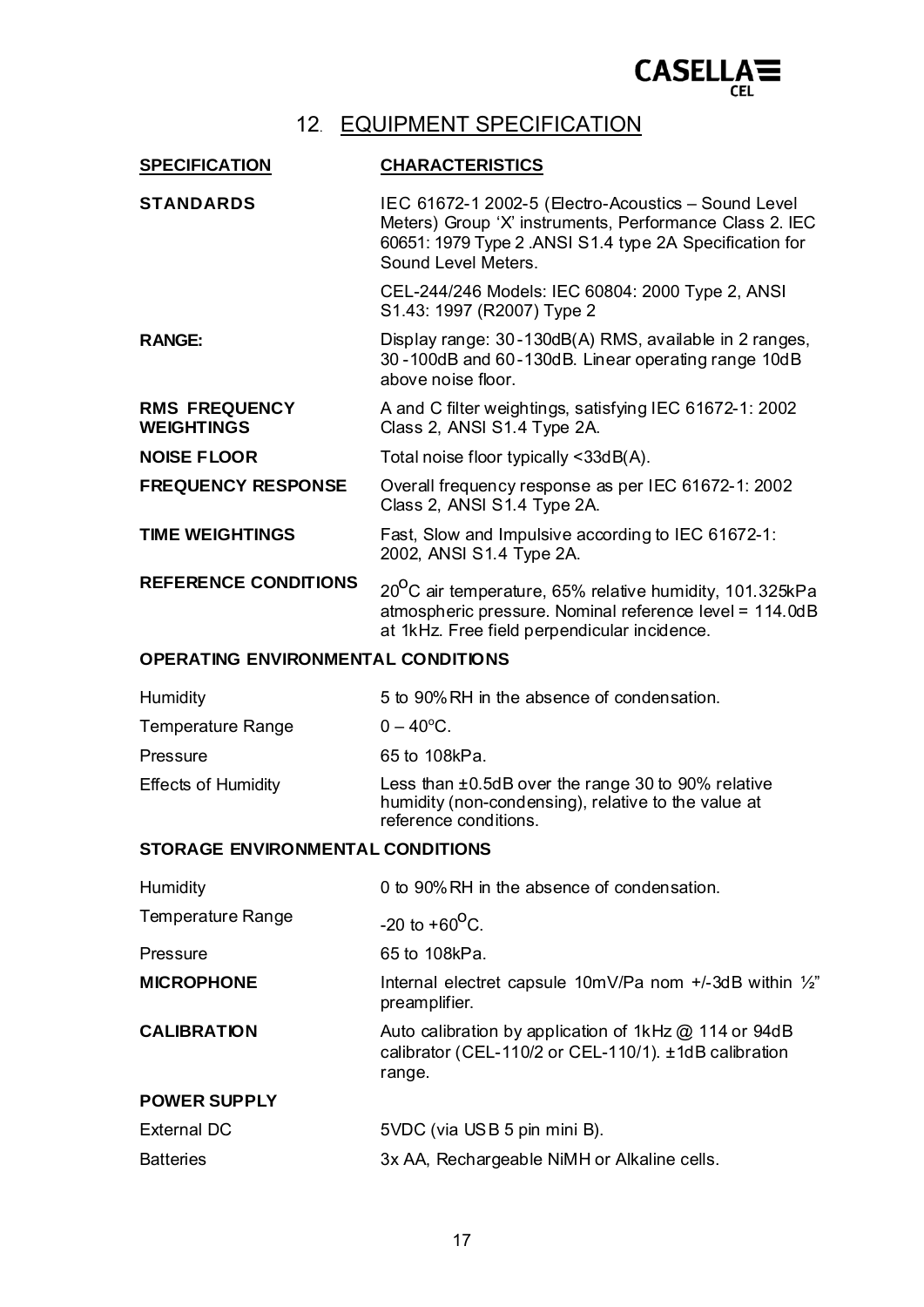

Battery Life Typically 35 hours.

Power Consumption ~65mA.

#### **ELECTROMAGNETIC COMPATIBILITY**

Instrumentation is designed and tested to comply with the following EMC and ESD Standards:

| IEC 61000-4-2                                  | Testing and Measuring Techniques - Electrostatic<br>discharge immunity tests.                                                                 |
|------------------------------------------------|-----------------------------------------------------------------------------------------------------------------------------------------------|
| IEC 61000-4-3                                  | Electromagnetic compatibility (EMC) - Radiated<br>electromagnetic field tests.                                                                |
| IEC 61000-4-6                                  | Electromagnetic compatibility (EMC) - Immunity to<br>conducted disturbances induced by radio frequency<br>fields. Tested at 10V/m or greater. |
| EFFECTS OF AC POWER<br><b>FREQUENCY FIELDS</b> | Less than ±0.5dB change in 74dB(A) 925Hz reference<br>level when subjected to 80A/m AC magnetic field at 50<br>and 60Hz.                      |
| <b>DISPLAY</b>                                 |                                                                                                                                               |
| Resolution                                     | 128x128 Mono Graphics LCD.                                                                                                                    |
| Update Rate                                    | 0.5 seconds update rate.                                                                                                                      |
| <b>CONNECTIVITY</b>                            |                                                                                                                                               |
| <b>USB</b>                                     | USB 2.0 via 'mini B' socket. For SPL output (software<br>required) weighted as per selected frequency and time<br>weightings.                 |

AUX Socket (2.5mm stereo) AC output provided for DAT tape / PC wav file recording or headphone applications. Approx 0.5V RMS Full Scale Deflection (FSD) 'A' weighted output on selected range. Minimum load impedance 22kΩ. (Optional DC Output via internal configuration, 0 to 3.3V DC for FSD on selected range. Output corresponds to selected weighting,  $2k\Omega$ Output impedance).

> AC input used for electrical calibration, switched on via configuration menu.

#### **DATA STORAGE (CEL-242 & CEL-246 Models only)**

| Memory Size                            | 419,000 Data Points.                                                       |
|----------------------------------------|----------------------------------------------------------------------------|
| Number of Measurements                 | 100.                                                                       |
| Maximum Data Points Per<br>Measurement | 65,515.                                                                    |
| File Storage Format                    | .CSV file compatible with MS Excel.                                        |
| <b>Parameters Stored</b>               | CEL-242: 1s sound pressure levels.                                         |
|                                        | CEL-246: 1-10s average value, either Leg or Lavg<br>dependent on settings. |
| Back to <b>Index</b>                   |                                                                            |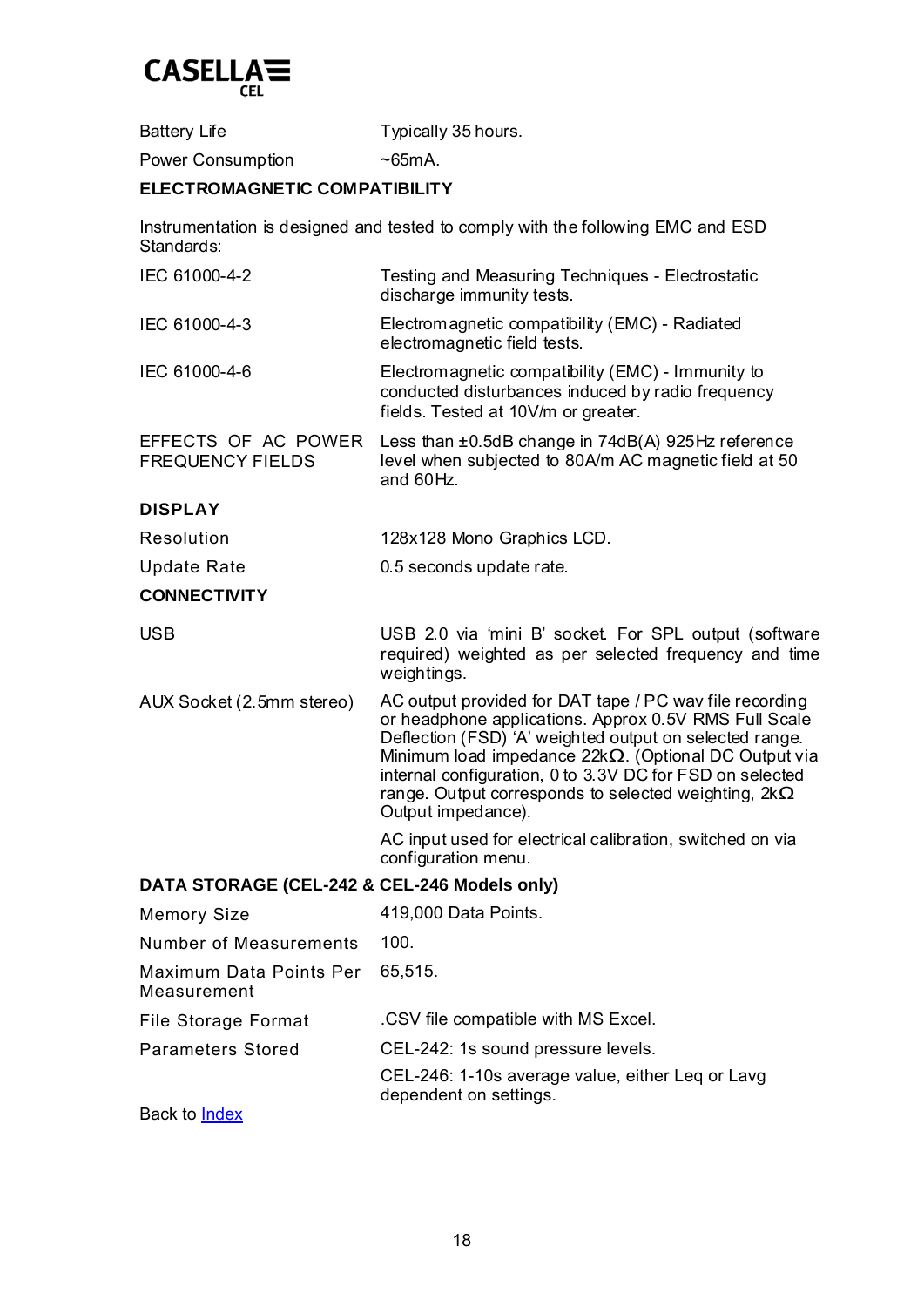

### 13. SERVICE AND WARRANTY

<span id="page-18-0"></span>The manufacturer undertakes to rectify any defect in the instrument directly attributable to faulty design or assembly and which becomes apparent during the warranty period. In order to take advantage of this warranty, the instrument must be returned, carriage paid, to the manufacturer's factory or accredited agent, where necessary repairs will be carried out.

The warranty period runs for 24 months from the date of receipt of goods, with exceptions on certain specialised components supplied by other manufacturers that may be warranted for shorter or longer periods by their actual manufacturers. In all such cases, the benefit of these undertakings will be passed on to the user. CASELLA CEL's liability is limited to items of their own manufacture, and they do not accept liability for any loss resulting from the operation or interpretation of the results from this equipment. To obtain repair under warranty, the instrument should be packed and returned in it's original packing or an equivalent either to CASELLA CEL's local agent, or in the case of U.K. domestic sales, to the CASELLA CEL Service Department at Bedford., UK. Please include the following information:

Instrument Type(s), Serial Number(s) and Firmware Version Number(s), Customer name and address, Contact name and phone number, details of any PC and Software involved, including Version Number(s), reason for returning the equipment with a detailed description of the fault and a list of any error messages that m ay have been displayed.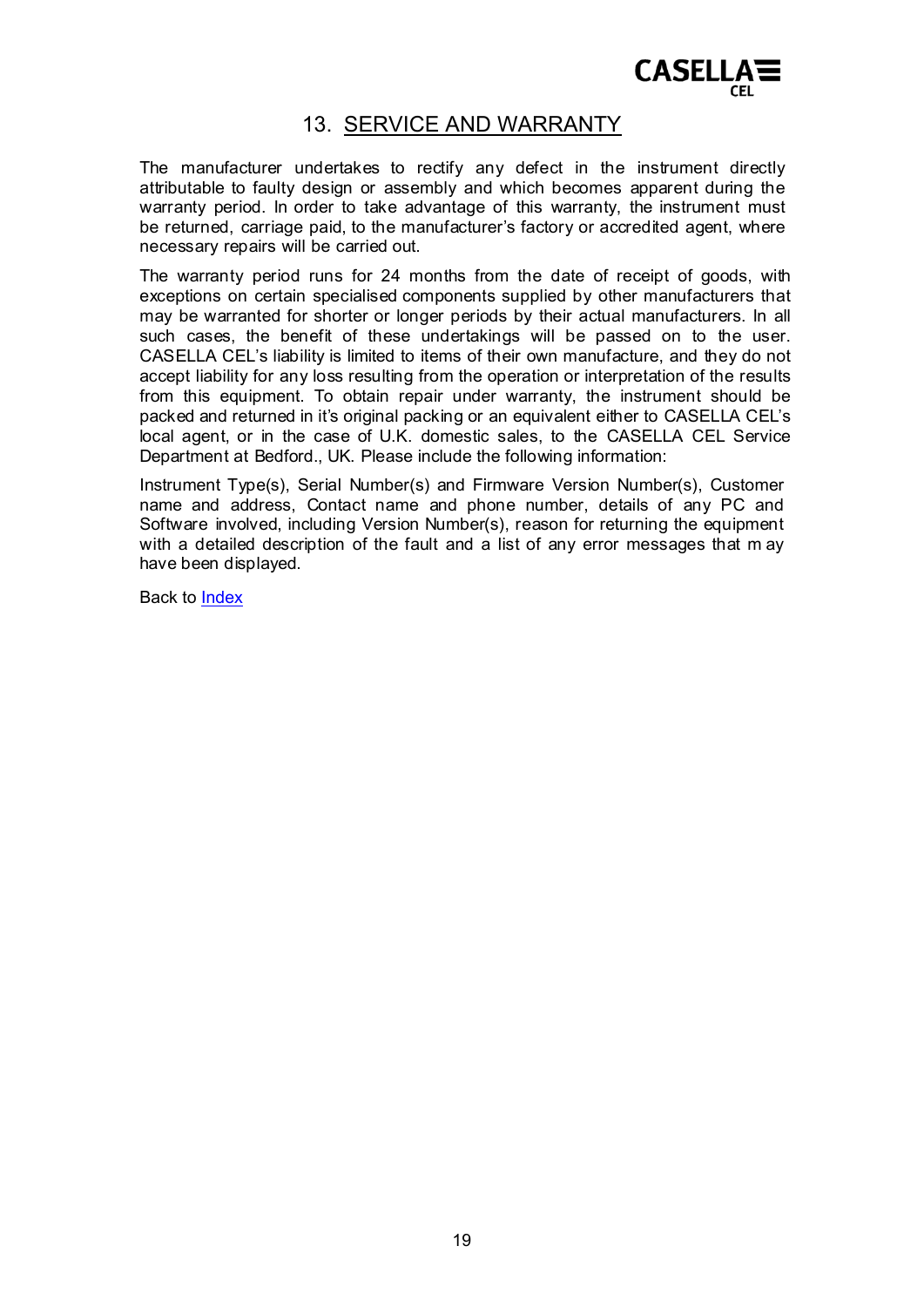# <span id="page-19-0"></span>**CASELLAE**

# 14. ENVIRONMENTAL CONSIDERATIONS

### **WEEE DIRECTIVE**

The WEEE directive aims to raise the level of recycling of electrical and electronic equipment (EEE) and encourages designers to create products with recycling in mind. Potentially, a key part of this directive is to make all parties aware and more responsible for collection, treatment and recovery of WEEE.

# **CASELLA MEASUREMENT AND WEEE**



All Casella products shipped from 13th August 2005 and thereafter will be marked in accordance with the European standard EN 50419:2005 to indicate "new EEE waste". "Historical EEE waste" sold before this date will be handled according to national legislation in European countries.

### **RoHS LEGISLATION**

The **RoHS** is a directive from the European Union (EU) and bans the use of certain substances used in the making of certain electrical and electronic equipment after July 2006. There are six major substances on the list; lead, cadmium, mercury, polybrominated biphenyls (PBB's), polybrominated diphenyl ethers (PBDE's), and hexavalent chromium (Cr (VI)). This directive stems from the impact these substances have to humans and the environment from both extraction of raw materials and their eventual disposal as well as occupational exposure and exposure following disposal. In Europe, over 90% of electrical/electronic equipment goes into landfill sites which amounts to about 6 million tons of waste every year. Removal of these substances will reduce both health risks and damage to the environment.

#### **CASELLA MEASUREMENT AND RoHS**

Products manufactured by Casella are classified under Category 9, *"Monitoring and control instruments"* as per Annex IA of the WEEE directive and as such are exempt from the requirements of RoHS. As an 'environmental' company, Casella is committed to minimising the full life cycle impact of its products and actions on the environment. Although Casella products are exempt, we are committed to working towards the directive and as such are actively involved in a program to work towards our core product ranges being fully compliant to the demands of the RoHS directive by 2010. If the scope of the directive changes during this period we will revise our strategy to ensure full compliance with the directive at all times.